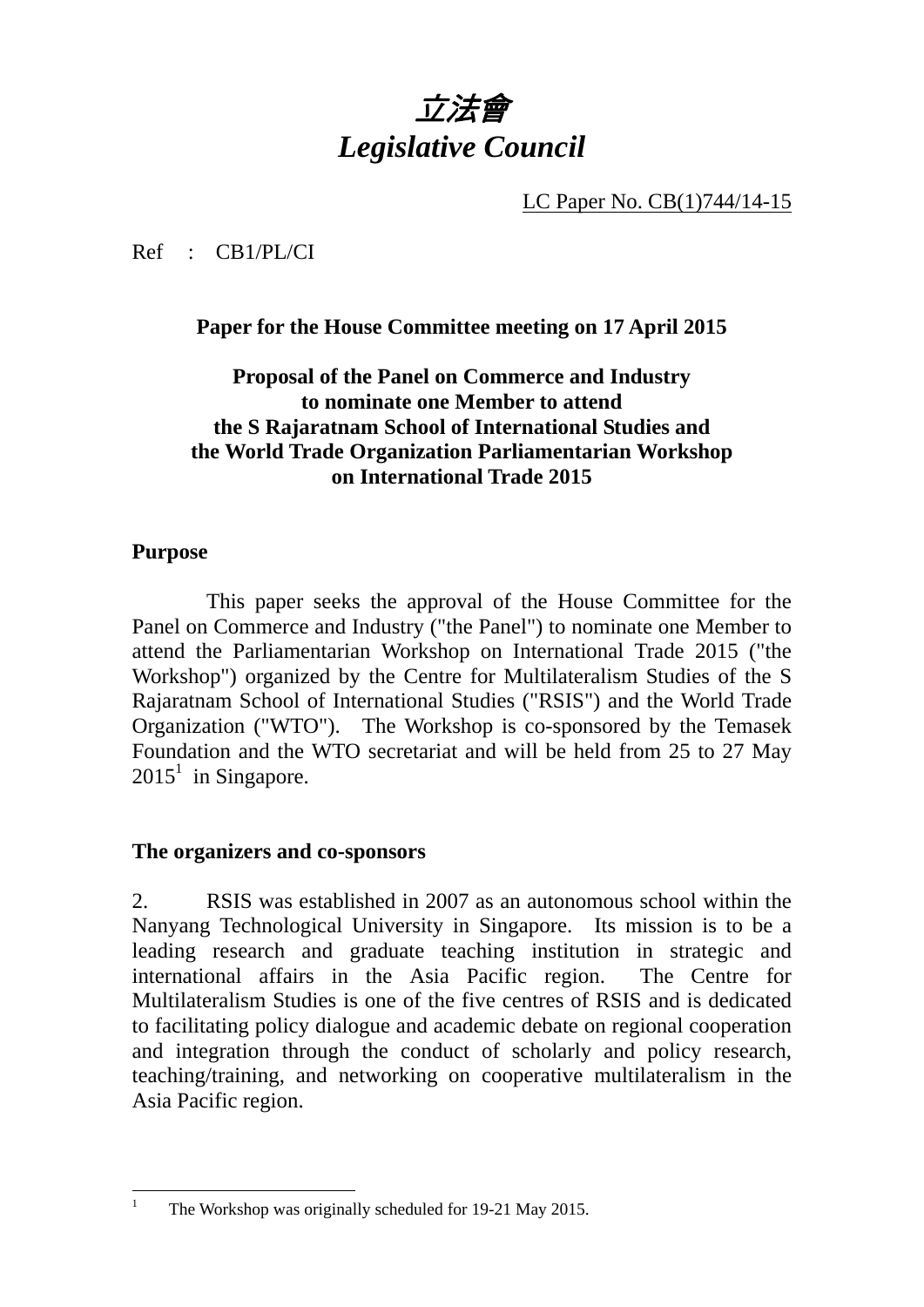3. Established in 1995, the WTO is an international organization dealing with the rules of trade among states and separate customs territories. The WTO provides a forum for negotiating agreements aimed at reducing obstacles to international trade and ensuring a level playing field for all. It also provides a legal and institutional framework for the implementation and monitoring of trade agreements, as well as for settling disputes arising from their interpretation and application. The WTO currently has 160 members accounting for almost 95% of world trade. The Hong Kong Special Administrative Region has been a WTO member since 1 January 1995.

4. Set up in 2007 by Temasek<sup>2</sup>, Temasek Foundation is a Singapore philanthropic organization that seeks to build a more prosperous, stable and connected Asia through building human and social capital. It supports training programmes that build capabilities in health care, education, public administration and disaster-response, and programmes that promote positive networks of cooperation in and across communities in Asia.

# **The Workshop**

5. The Workshop has been an annual event held in Singapore in the month of May or June since 2009 for members of parliaments across Asia. The aim of the Workshop is to increase the capacity of regional legislators to engage in international trade issues. The programme includes topics that foster a deeper understanding of the WTO, and current and future negotiating issues in international trade. Participants will include up to 40 members of parliaments from the Association of Southeast Asian Nations and Asia. This is the fourth year that the Legislative Council of the Hong Kong Special Administrative Region has been invited to nominate two Members to attend. The invitation letters and the tentative agenda of the Workshop provided by RSIS are in **Appendix I** (English version only).

# **Recommendation of the Panel**

6. As the theme of the Workshop falls within the terms of reference of the Panel, President of the Legislative Council has referred the invitation from RSIS to the Panel for consideration on whether to accept the invitation. The matter was discussed at the Panel meeting on 17 March 2015. The Panel agreed to accept the invitation and to open the invitation to all other Members of the Legislative Council and that the expenses

 $\frac{1}{2}$ An investment company based in Singapore.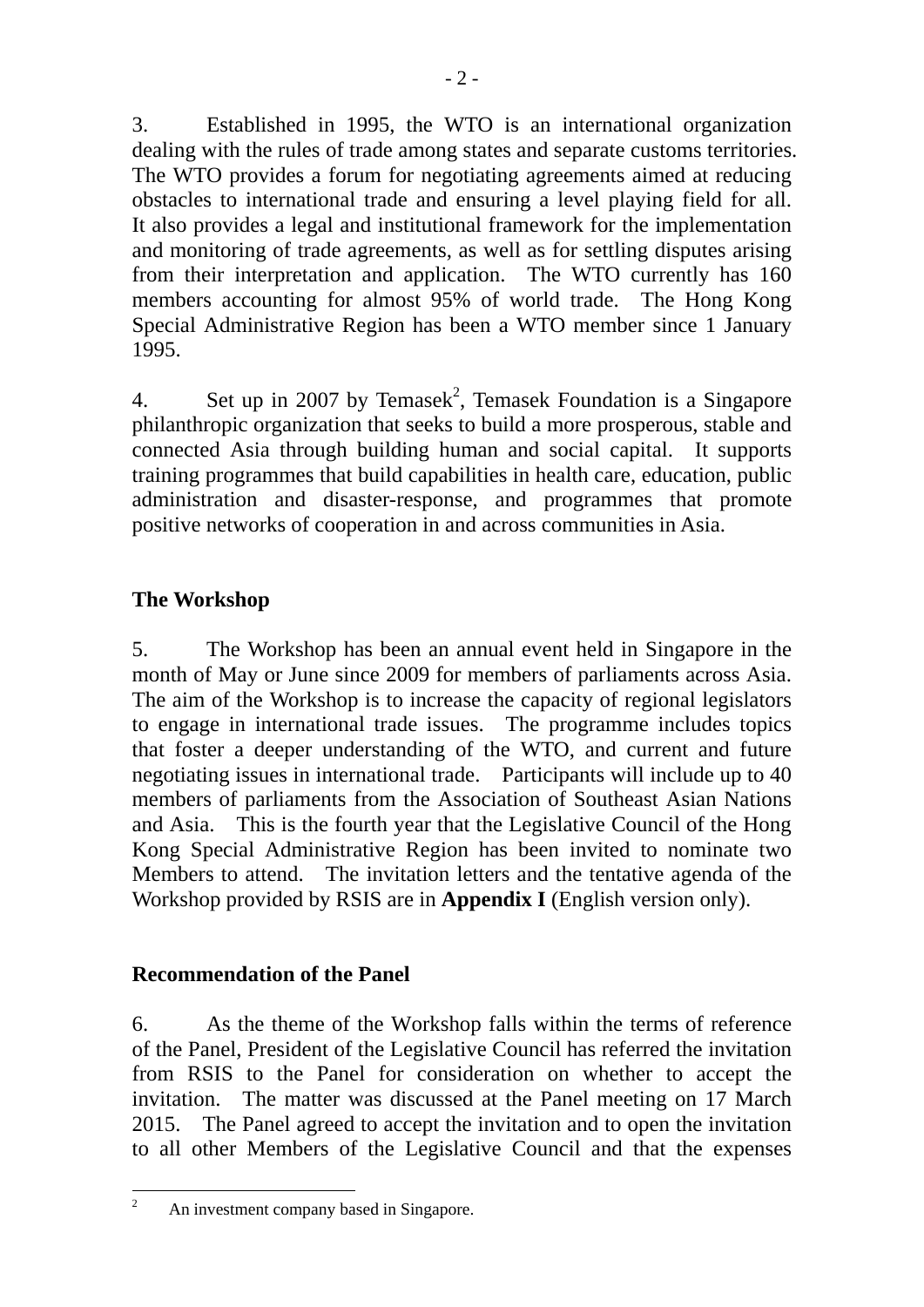incurred by Members nominated to attend the Workshop be charged to the Members' Overseas Duty Visit ("ODV") accounts.

7. A circular was issued to Panel members and copied to all other Members on 18 March 2015 inviting Members to indicate their interest in attending. As the Workshop originally scheduled for 19-21 May 2015 was subsequently re-scheduled to 25-27 May 2015, a second circular was issued on 27 March 2015 inviting expression of interest from Members. In response, one Panel member, namely Hon SIN Chung-kai, has indicated interest in attending the Workshop. Members were informed of the result on 2 April 2015 and that the Panel would seek the House Committee's approval to nominate Hon SIN Chung-kai to attend the Workshop and to charge the related expenses to his ODV account.

### **Funding arrangements**

8. As approved by The Legislative Council Commission, each Member is provided with an ODV account of \$55,000 for the purpose of duty visits outside Hong Kong conducted by committees of the Legislative Council. The fund in the account is for use by the Member in a four-year term. Any expenditure incurred in one term in excess of the approved allocation has to be paid by the Member personally. If by the end of a term there are unused balances in Members' ODV accounts, the funds available will be used to pay those Members who have expended more than their allocation, in proportion to their excess qualifying expenditure. Members who have not served out their terms will not be entitled to such reimbursements.

9. A preliminary estimate of the expenditure (including airfare, hotel accommodation, meals, in-town travelling and sundry expenses) to be incurred by each participating Member for the Workshop is about \$15,800 for economy class air passage. If Member choose to fly on business class, they have to bear the additional cost themselves. Separate registration fees are not required for the Workshop. A breakdown of the estimated expenditure is in **Appendix II**. The actual expenditure will vary subject to the airfare and hotel room rates at the time of confirmation of booking.

# **Advice sought**

10. Under House Rule 29A(d), approval of the House Committee is required for any visit conducted under the name of the Legislative Council or its committees outside Hong Kong in response to an invitation and the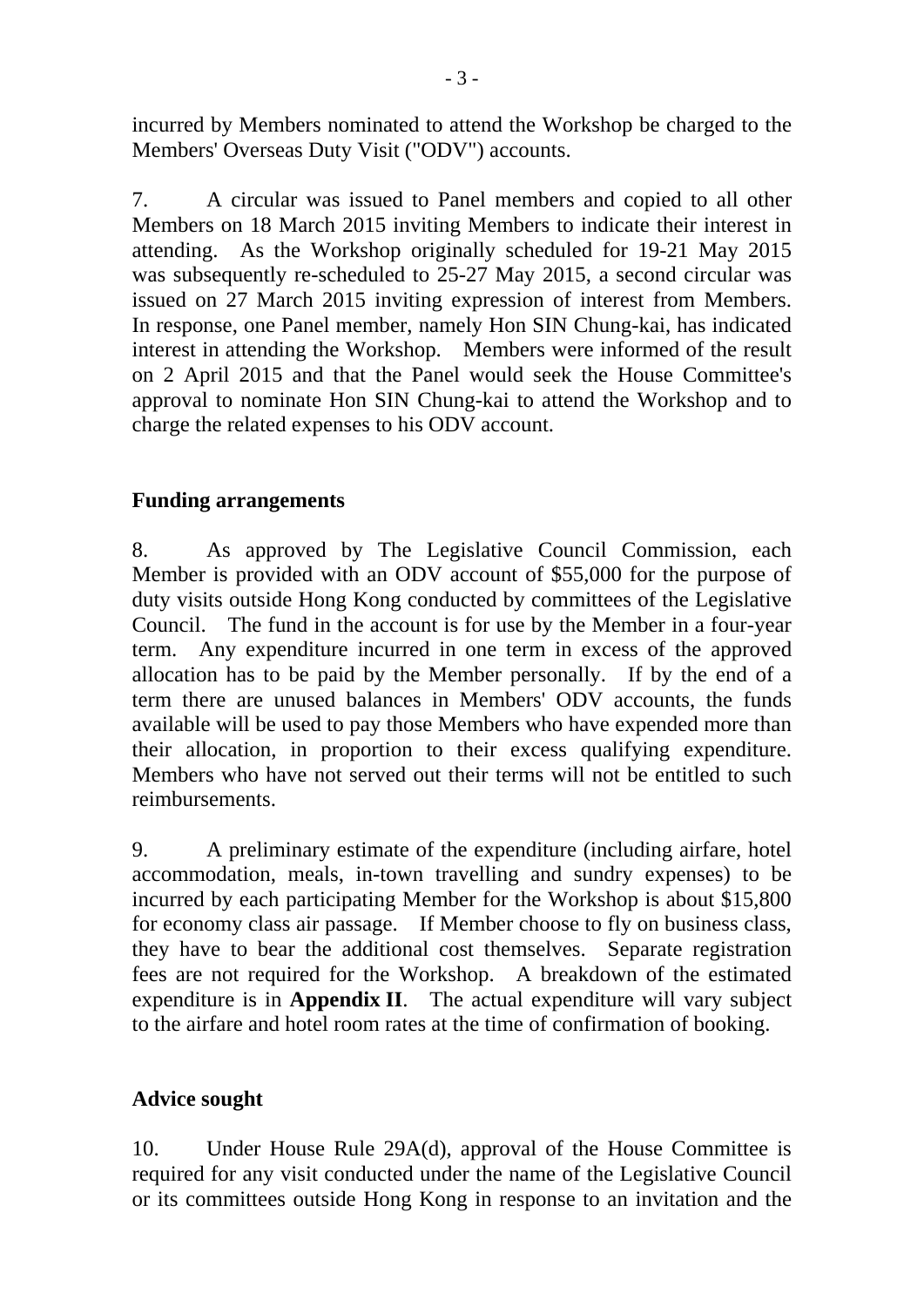funding of which is to be charged to individual Members' ODV accounts.

11. The House Committee's approval is sought for Hon SIN Chung-kai to attend the Workshop in Singapore from 25 to 27 May 2015 and the expenditure of which to be charged to his ODV account.

Council Business Division 1 Legislative Council Secretariat 16 April 2015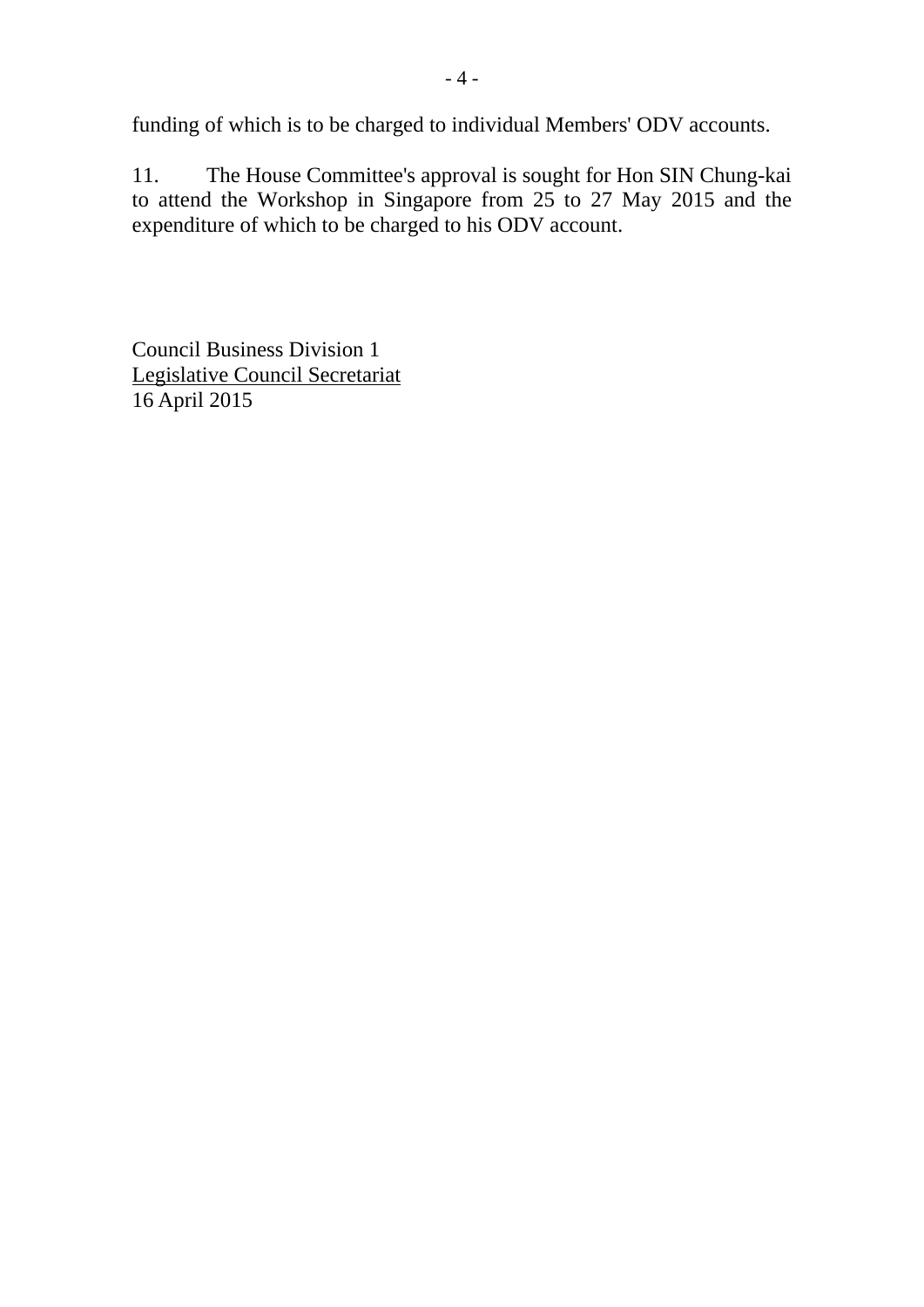

NTU Reg. No: 200604393R

30 March 2015

Dear Honourable

#### **RSIS-WTO Parliamentarian Workshop 2015**

I would like to follow up on an invitation (dated 16 February 2015, attached for your reference) that has been extended to you to nominate two colleagues in your Parliament to join the World Trade Organization (WTO) and the Temasek Foundation Centre for Trade & Negotiations (TFCTN) in a 3-day workshop for regional parliamentarians on international trade. This workshop is co-sponsored by the Temasek Foundation and the WTO secretariat. The workshop will take place in Singapore from 25-27 May 2015 in Singapore.

#### **Please note that these dates have been revised from our earlier communication with you**.

The programme is intended to increase the capacity of regional legislators to engage in international trade issues. This includes a deeper understanding of the WTO and current and future negotiating issues in international trade.

Each of these components is important, as parliamentarians have an important role to play in facilitating trade. Legislators must consider and ratify international agreements as well as ensure domestic implementation of all agreements reached at the international level. They also serve as a bridge between domestic audiences like business or consumer interests, and intergovernmental trade organizations like the WTO. Since the workshop includes individuals from around the region, it also provides participants with new opportunities for networking.

I have attached the agenda for this year's workshop for your review. All activities will take place in Singapore. The cost of participating in the workshop will be covered by Temasek Foundation and the World Trade Organisation. However, participants from your country will be required to bear their own airfare, airport transfer and accommodation.

The deadline for nomination has been extended to 24 April 2015.

Sincerely

Tan See Seng

Nanyang Technological University, Block S4, Level B4, 50 Nanyang Avenue, Singapore 639798 Tel: +65 6790 6982 | Fax: +65 6794 0617 | www.rsis.edu.sg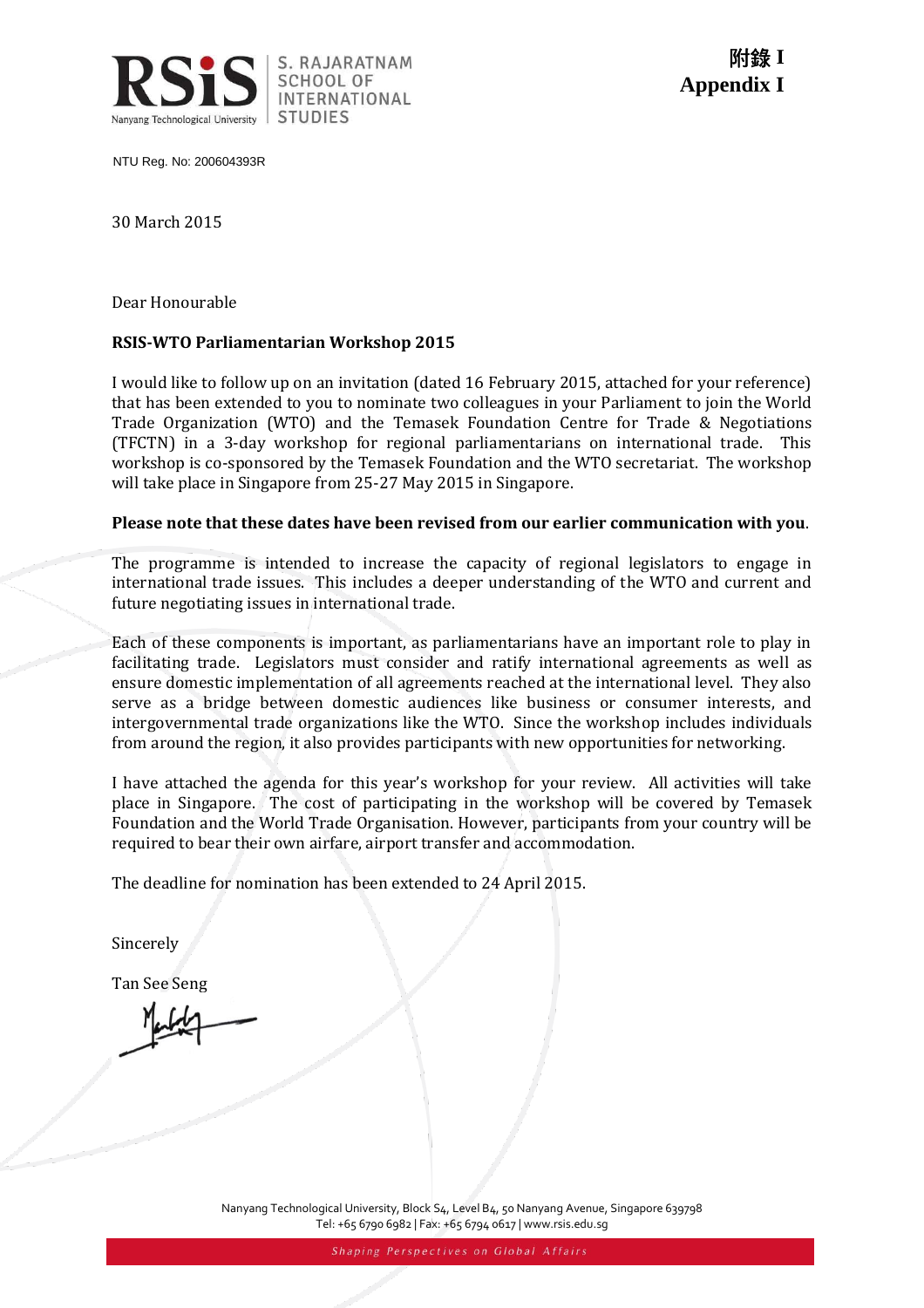

S. RAJARATNAM **SCHOOL OF INTERNATIONAL STUDIES** 

NTU Reg. No: 200604393R

16<sup>th</sup> February 2015

The Honourable Jasper Tsang Yok-sing **President** Legislative Council of the Hong Kong SAR of the People's Republic of China Legislative Council Secretariat, Legislative Council Complex, 1 Legislative Council Road **Central Hong Kong** 

Dear Honourable.

an an Britaine and an

#### RSIS-WTO Parliamentarian Workshop on International Trade 2015

I would like to extend an invitation to you to nominate two colleagues in your Parliament to join the World Trade Organization (WTO) and the Centre for Multilateralism Studies (CMS), S Rajaratnam School of International Studies (RSIS) in a 3-day workshop for regional parliamentarians on international trade. This workshop is co-sponsored by the Temasek Foundation and the WTO secretariat. The workshop will take place in Singapore from 19-21 May 2015. Participants will include up to 40 MPs from ASEAN and Asia.

The programme is intended to increase the capacity of regional legislators to engage in international trade issues. This includes a deeper understanding of the WTO and current and future negotiating issues in international trade.

Each of these components is important, as parliamentarians have an important role to play in facilitating trade. Legislators must consider and ratify international agreements as well as ensure domestic implementation of all agreements reached at the international level. They also serve as a bridge between domestic audiences like business or consumer interests, and intergovernmental trade organizations like the WTO. Since the workshop includes individuals from around the region, it also provides participants with new opportunities for networking.

This is the sixth year that we have been able to offer this workshop for regional members of parliament in Asia. Our inaugural event was held in June 2009. We have also attached the list of past participants for your reference as well.

We are still setting up the agenda for the 2015 programme, but the attached draft document gives you a sense of what we intend to cover. We will send you a revised agenda soon, when our speakers and time slots are confirmed. All activities will take place in Singapore.

I do hope that you or your colleagues can attend. I have enclosed two nomination forms for your use. Perhaps the best candidates for these nominations can be found in the Trade Committees of your Parliament. We do hope that you will rotate this opportunity among your staff. Please note that all sessions will be conducted in English and no translation will be provided.

We will be in touch with you again shortly with this year's agenda and further details on the hotel and logistical arrangements for Singapore.

The cost of participating in the workshop will be covered by Temasek Foundation and the World Trade Organisation. However, participants from your country will be required to bear their own airfare, airport transfer and accommodation.

I do hope we will be seeing you or your colleagues here soon.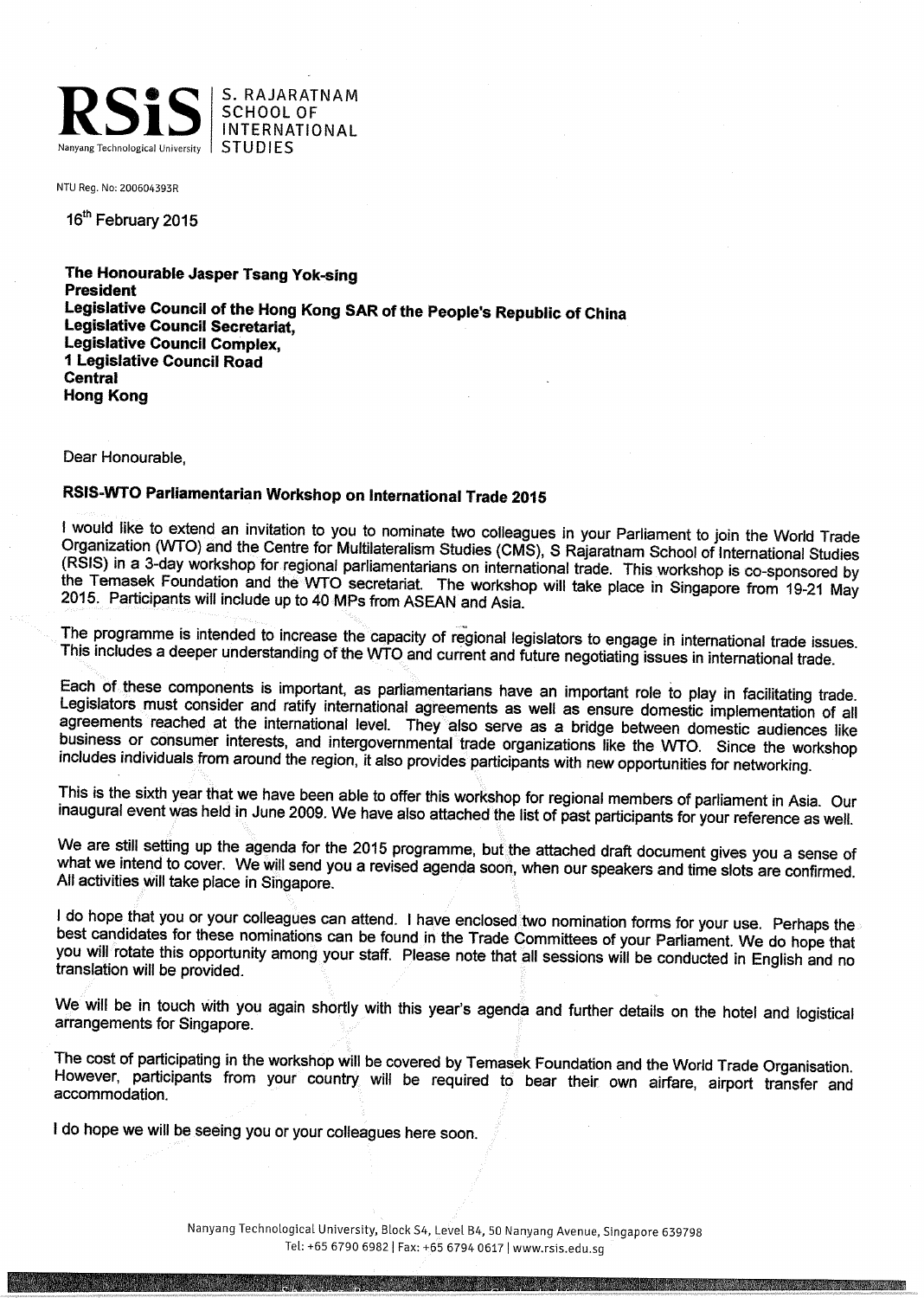Sincerely,

**Tan See Seng Associate Professor** Deputy Director and Head of Research of the Institute of Defence and Strategic Studies<br>Head of Centre for Multilateralism Studies (CMS)

Enclosures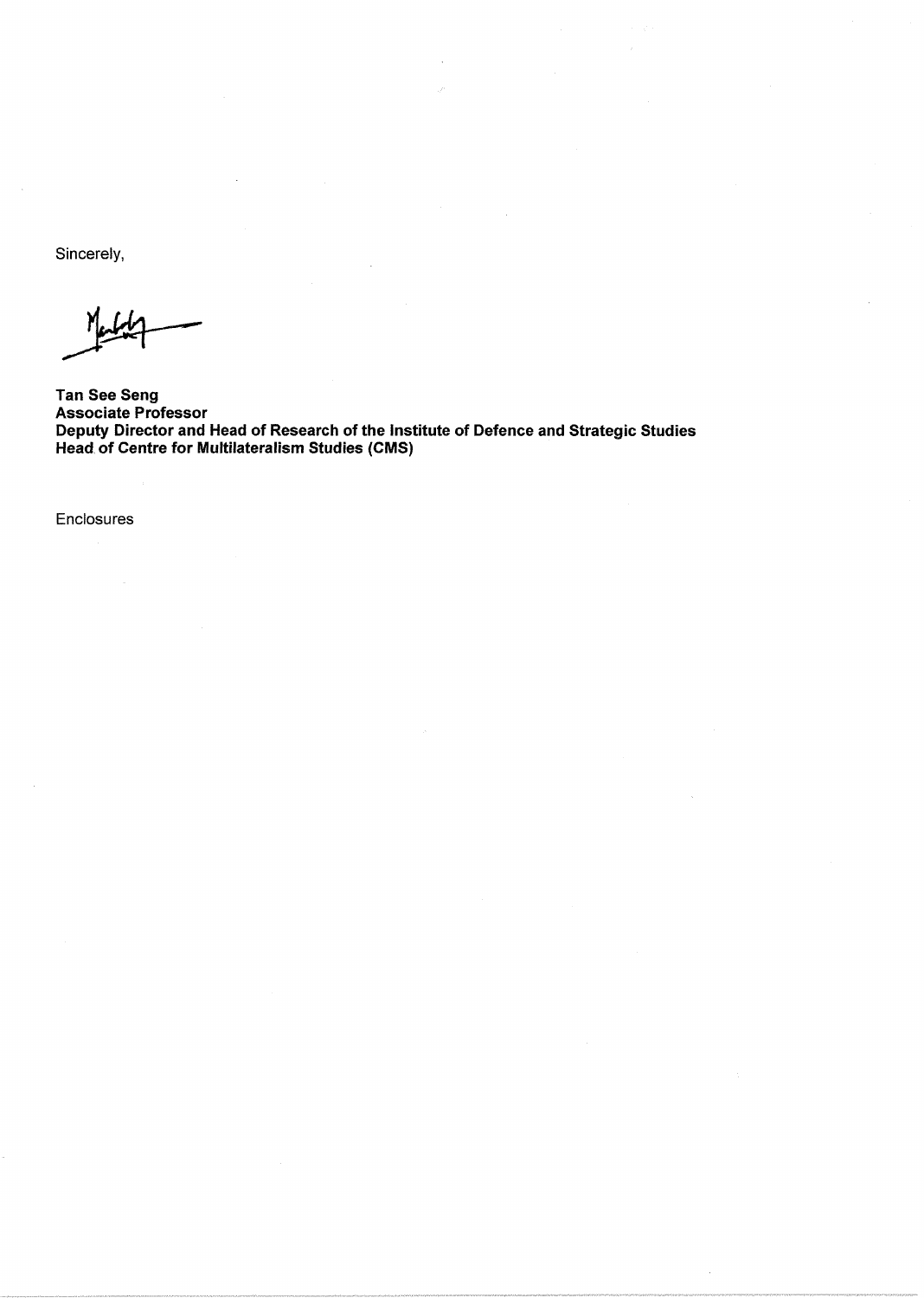# **RSIS-WTO Parliamentarian Workshop 2015**

**Draft Agenda**

*(as of 2603015)*

#### **Dates 25-27 May 2015 Venue (tbc)**

| <b>Monday May 25</b> | $\mathbf{u}$                                                                                                                                                                                                                                                                                                                                                                                                                                                   |  |  |
|----------------------|----------------------------------------------------------------------------------------------------------------------------------------------------------------------------------------------------------------------------------------------------------------------------------------------------------------------------------------------------------------------------------------------------------------------------------------------------------------|--|--|
|                      |                                                                                                                                                                                                                                                                                                                                                                                                                                                                |  |  |
| $0830 - 0900$        | <b>Registration</b>                                                                                                                                                                                                                                                                                                                                                                                                                                            |  |  |
| 0900 - 0930          | <b>Opening Ceremony</b><br>Benedict Cheong, CEO, Temasek Foundation<br>Halimah Yacob, Speaker, Singapore Parliament<br>Roberto Carvalho de Azevêdo, Director-General, World Trade<br>Organization<br>Ong Keng Yong, Executive Deputy Chairma, S Rajaratnam<br>School of International Studies, Nanyang Technological<br>University                                                                                                                             |  |  |
| $0930 - 0945$        | Photo-taking session                                                                                                                                                                                                                                                                                                                                                                                                                                           |  |  |
| $0945 - 1015$        | <b>Coffee Break</b>                                                                                                                                                                                                                                                                                                                                                                                                                                            |  |  |
| $1015 - 1100$        | Keynote Address - The World Trade Organization at the age<br>of 20: what challenges for the future?                                                                                                                                                                                                                                                                                                                                                            |  |  |
|                      | Keith Rockwell, Chief Spokesman, WTO                                                                                                                                                                                                                                                                                                                                                                                                                           |  |  |
| $1100 - 1215$        | <b>Session I: How the WTO Works?</b><br>Said El Hachimi, Counsellor External Relations, WTO<br>Lunch                                                                                                                                                                                                                                                                                                                                                           |  |  |
| $1215 - 1345$        |                                                                                                                                                                                                                                                                                                                                                                                                                                                                |  |  |
| 1345-1515            | Session II: The Bali Package and beyond: How to finish the<br><b>Doha business?</b><br>HE Kirk Wagar, Ambassador of the United States of America<br>to Singapore;<br>HE Michael Pulch, Ambassador of the European Union to<br>$\bullet$<br>Singapore;<br>HE Duan Jielong, Ambassador of the People's Republic of<br>China to Singapore<br>Ho Meng Kit, CEO of the Singapore Business Federation<br>$\bullet$<br>Ambassador See Chak Mun, Senior Advisor at MFA |  |  |
| $1515 - 1545$        | <b>Coffee Break</b>                                                                                                                                                                                                                                                                                                                                                                                                                                            |  |  |
| $1545 - 1700$        | <b>Session III: Climate Change and Trade</b><br>Ambassador Fook Seng Kwok, Climate Change Negotiator,<br>Singapore<br>Keith Rockwell, Chief Spokesman, WTO                                                                                                                                                                                                                                                                                                     |  |  |
| 1730 - 2100          | <b>Study Tour of Marina Bay Sands-Observing Singapore's</b><br><b>Services Sectors</b><br><b>Reception followed by Dinner at MBS</b>                                                                                                                                                                                                                                                                                                                           |  |  |

| Tuesday, May 26 |                                                                                                                                                      |  |  |
|-----------------|------------------------------------------------------------------------------------------------------------------------------------------------------|--|--|
| $0900 - 0945$   | <b>Session IV: The Trade facilitation agreement: State of play</b><br>and way forward<br><b>WTO</b><br>• World Bank                                  |  |  |
| $0945 - 1115$   | <b>Session V: The Trade Facilitation Agreement: What impact</b><br>for the Asian Region?<br>Chair: Keith Rockwell, Chief Spokesman, WTO<br>$\bullet$ |  |  |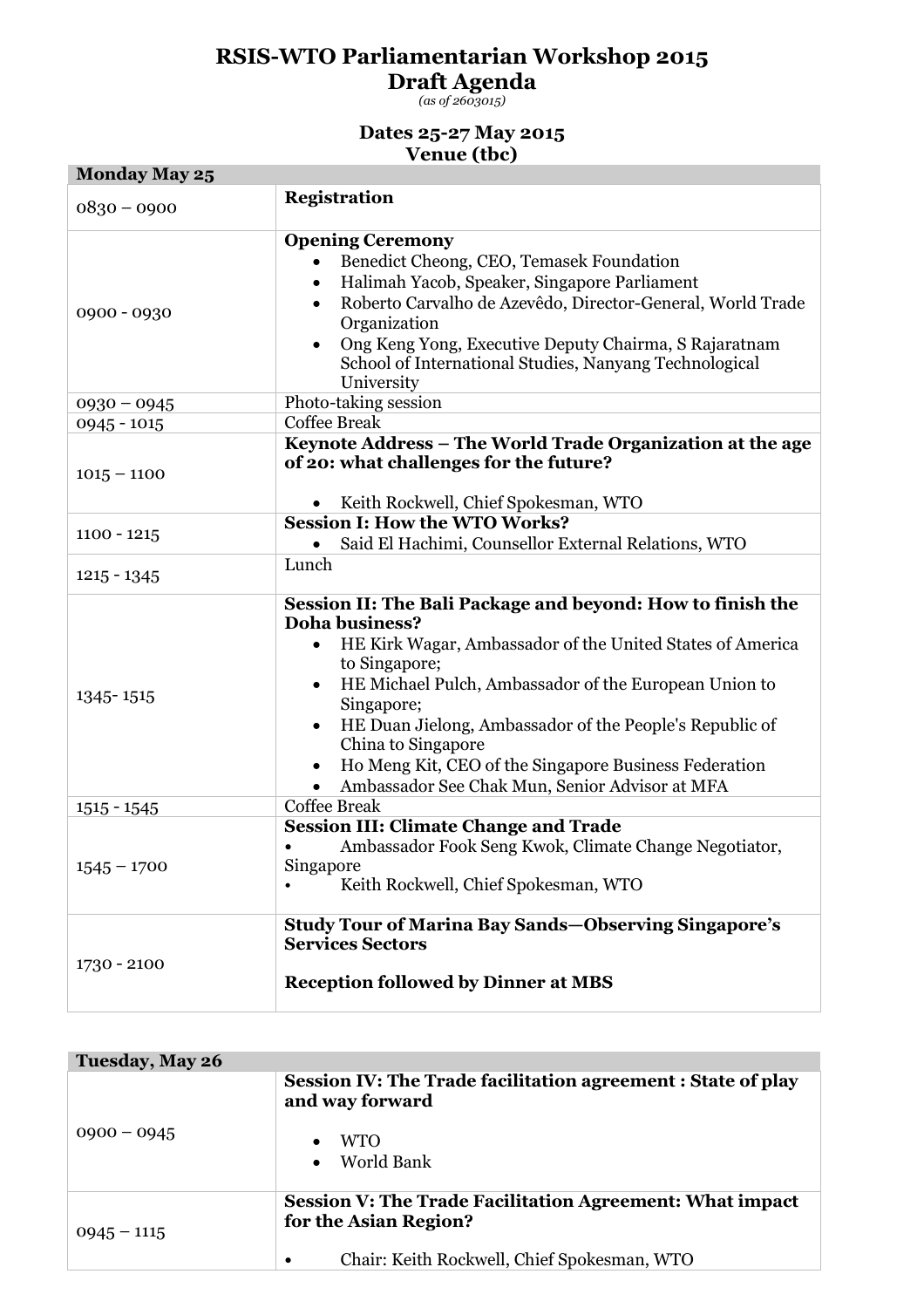|               | Ambassador Esteban B. Conejos, Permanent Representative<br>of the Philippines in Geneva, Chair of the Preparatory Committee on<br>TFA at the WTO<br>Alan Bollard, Executive Director, APEC Secretariat<br><b>UNESCAP</b>                                                                                                                                                                             |  |
|---------------|------------------------------------------------------------------------------------------------------------------------------------------------------------------------------------------------------------------------------------------------------------------------------------------------------------------------------------------------------------------------------------------------------|--|
| $1115 - 1130$ | <b>Coffee Break</b>                                                                                                                                                                                                                                                                                                                                                                                  |  |
| $1130 - 1230$ | <b>Session VI: Singapore experience of Trade Facilitation</b><br>Chair Mr Barry Desker, Distinguished Fellow, RSIS<br>Parliament of Singapore on the ratification of TFA<br>٠<br>Port of Singapore Authority -PSA-<br>Ian Michael Hogg, Manager, Trade Facilitation, Centre of<br>Excellence, CrimsonLogic<br>Michael Ewing-Chow, WTO Chair holder, National University<br>$\bullet$<br>of Singapore |  |
| $1230 - 1430$ | Luncheon talk 1: Challenges faced by Asia Pacific Countries<br>in the WTO<br>Alan Bollard, Executive Director, APEC Secretariat<br>Razeen Sally, Lee Kuan Yew School of Public Policy                                                                                                                                                                                                                |  |
| $1430 - 1630$ | <b>Study Mission Visit – PSA Port of Singapore Tour</b>                                                                                                                                                                                                                                                                                                                                              |  |

| <b>Wednesday, May 27</b> |                                                                                                                                                                                                                                                                                                                                                                                                      |  |
|--------------------------|------------------------------------------------------------------------------------------------------------------------------------------------------------------------------------------------------------------------------------------------------------------------------------------------------------------------------------------------------------------------------------------------------|--|
| $0900 - 1030$            | <b>Session VII: Encouraging New Trade Patterns: Joining</b><br><b>Global Value Chains</b><br>Patrick Low, Vice-President of Research, Fung Global<br>Institute<br>Razeen Sally, Lee Kuan Yew School of Public Policy<br>٠                                                                                                                                                                            |  |
| $1030 - 1045$            | <b>Coffee Break</b>                                                                                                                                                                                                                                                                                                                                                                                  |  |
| $1045 - 1200$            | <b>Session VIII: Managing Disputes Over Trade</b><br>Margaret Liang, Adjunct, Senior Fellow, S Rajaratnam School<br>of International Studies                                                                                                                                                                                                                                                         |  |
| $1200 - 1330$            | Luncheon talk 2: ASEAN Economic Integration and other<br>regional and bilateral experiences in Asia<br><b>Speakers</b><br>Chair: Ong Keng Yong, Executive Deputy Chairman, S<br>Rajaratnam School of International Studies, Nanyang<br><b>Technological University</b><br>Elizabeth Chelliah, Deputy Director, International Trade<br>$\bullet$<br>Division, Ministry of Trade & Industry, Singapore |  |
| $1400 - 1650$            | <b>Closing Session at Singapore's Parliament Building</b><br><b>Roundtable Discussion: Engaging Parliament</b>                                                                                                                                                                                                                                                                                       |  |
| $1650 - 1700$            | <b>Closing Remarks at Parliament Building</b><br><b>Singapore Parliament</b><br><b>WTO</b><br><b>RSIS</b>                                                                                                                                                                                                                                                                                            |  |

#### **Please note**

That all sessions will be conducted in English and no translation will be provided. The agenda and speakers are subject to changes.